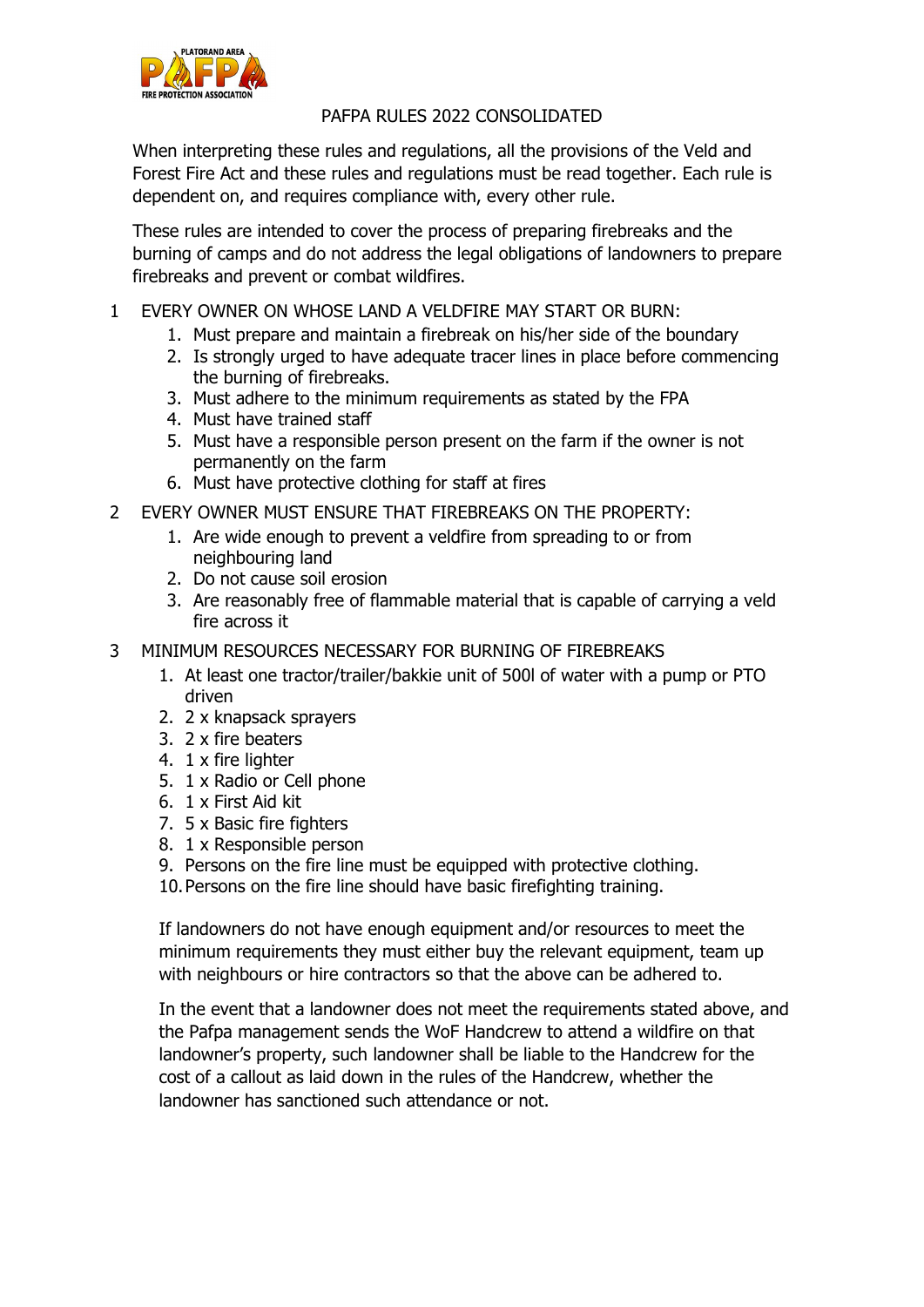

- 4 WHEN IS A VALID BURNING PERMIT NECESSARY?
	- 1. No burning is permitted without a valid burning permit from  $1<sup>st</sup>$  May to  $31<sup>st</sup>$ October.
	- 2. A single permit can be obtained for the period  $1<sup>st</sup>$  May to the  $31<sup>st</sup>$  July.
	- 3. Firebreaks should be completed by 31<sup>st</sup> July.
	- 4. A landowner may apply to the ward chairman for an extension of that permit for the burning of camps and blocks after 31<sup>st</sup> July.
	- 5. When burning is conducted by a burning contractor, the burning permit must be valid for the particular property or properties. The contractor cannot burn in terms of their own permit.
- 5 ON WHICH DAYS OF THE WEEK MAY BURNING BE CONDUCTED?
	- 1. Burning may be conducted on Mondays to Thursdays inclusive, except on public holidays.
	- 2. Special permits may be issued by the Ward Chairman for burning on Fridays, except on public holidays or the last Friday of the month. In addition to the normal conditions applicable to the burning of firebreaks and camps the following additional requirements shall be met before such special Friday permits are issued:
		- 1. As is the case of any special permits the ward chairman and neighbours must be informed and given the opportunity of objecting to the burn.
		- 2. The FPA Manager or the Ward Chairman shall have the discretion to refuse Friday burning, no matter what the current FDI may be, if the forecasts for the ensuing weekend are unfavourable.
		- 3. In the event that the fire resulting from the issue of the special permit stands up over the following weekend, if the FPA Manager deems it necessary he may direct that the WoF Handcrew be sent out to deal with any resultant danger or wildfire The landowner on whose land the Friday burn was conducted will be responsible for all the costs of the callout, even if the wildfire is not on his land and even if the crew is called by a neighbour. There shall be no obligation on Pafpa or the crew to be available for such a callout.
	- 3. Exceptional permits may be issued for weekend or public holiday burning by the Pafpa Manager and the following requirements shall be met before such exceptional permits are issued:
		- 4. The Pafpa Manager would have the discretion to prevent such burning based on any of several parameters such as weather forecasts.
		- 5. Established norms with respect to FDI conditions would prevail.
		- 6. A full crew of 2 sticks of Working on Fire firefighters is to be present for the burning.
		- 7. Air support is to be available on standby to be called on in event of emergency. Proof of this is to be made available to the FPA manager before the issue of the exceptional permit.
		- 8. The landowner shall bear the usual burden of civil responsibility to neighbours.
	- 4. Apart from burning in terms of Exceptional permits, no burning is allowed on Saturdays, Sundays or public holidays.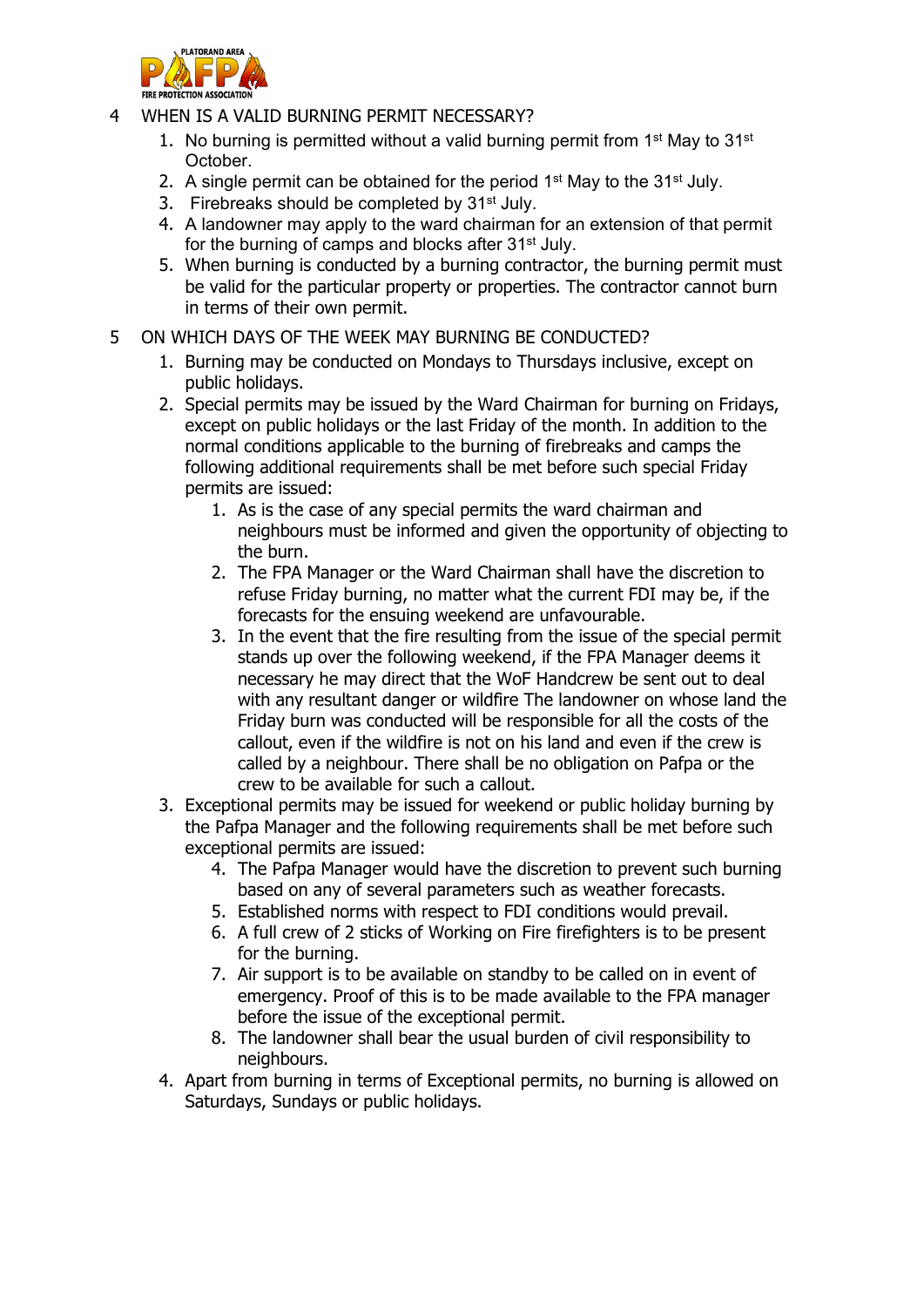

- 6 ARE THERE CERTAIN TIMES OF THE DAY DURING WHICH BURNING MUST BE CONDUCTED?
	- 1. Because the FDI characteristically rises between the early morning and 14h00, it is highly recommended that burning does not commence before 14h00.
	- 2. If burning begins at 14h00, the FDI at this time should be 50 or below but if the fire base approves, and if there are more resources than the minimum, the FDI may be 55 or below.
	- 3. If burning begins earlier than 14h00, the FDI must be 45 or below on commencement and also at 10h00 and the FDI must be 55 or below at 14h00.
	- 4. In the event that the FDI rises to unacceptable levels after burning has commenced, burning must cease and careful extinguishing and mop-up must take place to ensure no wildfires arise thereafter.
	- 5. Burning in the morning may only take place if it is possible to cease burning and shut down the burn completely within 30 minutes in the event of necessity.
	- 6. If burning begins before 14h00 it is highly recommended that more resources than the minima listed above be used.
	- 7. No burning may be conducted if the FDI is higher than 55.
	- 8. When a vlei is to be burnt as part of a firebreak, such burning may not commence before 14h00 because once such a burn commences it is impossible to shut down at will in the event of need.
- 7 REGULATIONS FOR THE BURNING OF CAMPS AND BLOCKS
	- 1. Camps and blocks may only be burned with the authority of a Special Permit issued by the Ward Chairman.
	- 2. All external firebreaks must be in place before conducting any camp or block burns.
	- 3. Because a block or camp burn cannot be stopped once it has started, burning is only permitted after 15h00.
	- 4. The FDI shall be 55 or below.
	- 5. All neighbours must be informed of the intention to burn camps and blocks and they must have the opportunity of objecting to the burns.
	- 6. The FPA Manager may, taking into account any factors such as weather forecasts, prohibit the issue of any Special Permits including those for burning of camps and blocks.
	- 7. All the conditions listed above must be complied with on each day of burning camps and blocks.
	- 8. Notwithstanding point 3 above, if a specific ward receives good rainfall during the period of the fire prohibition, the Chairperson of that ward may request the Pafpa Manager to consult with the Dagbestuur to relax this rule. The outcome of the consultation is to be conveyed to the Base Manager who must act accordingly when issuing clearances.